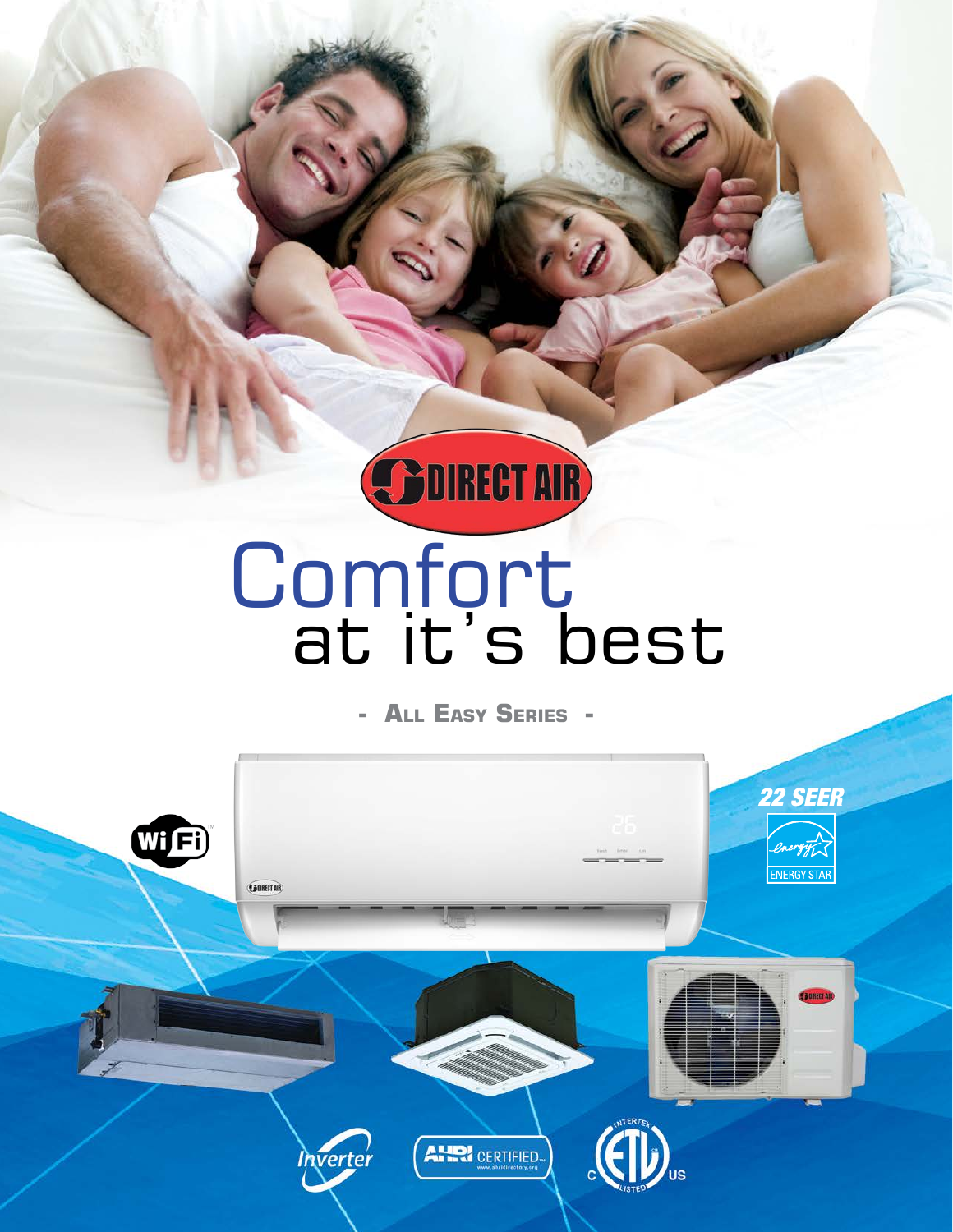## **Here is the new ALL EASY heat pump from DIRECT AIR**

#### Up to 22 SEER

**COURSET AIR** 

12,000 Btu/H indoor unit only 32 inches long HSPF of 10 in zone IV Functions in temperatures as low as -25°C Wi-Fi Ready Energy Star and AHRI listed 10 years limited warranty





| <b>SPECIFICATIONS</b>            |                    |                    |                    |                    |
|----------------------------------|--------------------|--------------------|--------------------|--------------------|
| Model                            | MSAEB-09HRFN1-MT0W | MSAEB-12HRFN1-MT0W | MSAED-18HRFN1-MT0W | MSAED-23HRFN1-MT0W |
| Cooling Capacity Min/Max (Btu/h) | 3500 - 12000       | 3500 - 13500       | 5500 - 20000       | $9000 - 27000$     |
| Heating Capacity Min/Max (Btu/h) | 3000 - 13000       | 5000 - 13500       | $6000 - 23000$     | 10000 - 30000      |
| Heating Capacity -15°C (Btu/h)   | 6500               | 7000               | 12500              | 15000              |
| Heating Capacity -25°C (Btu/h)   | 5000               | 5500               | 10000              | 13500              |
| <b>SEER</b>                      | 20.5               | 20.7               | 22                 | 20                 |
| EER                              | 14                 | 12,5               | 13                 | 12,5               |
| <b>HSPF Region 5</b>             | 8,1                | 7,6                | 8,7                | 8,9                |
| <b>HSPF Region 4</b>             | 10                 | 9,6                | 10                 | 10                 |
| Referigerant                     | <b>R410A</b>       |                    |                    |                    |
| Voltage                          | 208-230V 1Ph/60HZ  |                    |                    |                    |
| <b>Breaker Amps</b>              | 15                 | 15                 | 20                 | 25                 |
| Control                          | Remonte            |                    |                    |                    |
| <b>Indoor Unit</b>               |                    |                    |                    |                    |
| Air Flow H-M-L (CFM)             | 271/229/165        | 306/265/200        | 589/483/353        | 589/483/353        |
| Fan Speeds                       | Hi-Med-Low         | Hi-Med-Low         | Hi-Med-Low         | Hi-Med-Low         |
| Noise H-M-L (dB)                 | 39.5/34/25         | 39.5/35/28         | 47/41/32           | 47/41/33           |
| Width(mm/in)                     | 804 / 31.65        | 804 / 31.65        | 1106 / 43.54       | 1106 / 43.54       |
| Height(mm/in)                    | 300 / 11.8         | 300 / 11.8         | 342 / 13.46        | 342 / 13.46        |
| Depth(mm/in)                     | 193/7.6            | 193/7.6            | 232/9.13           | 232/9.13           |
| Weight (Kg/lbs)                  | 8,5/18,74          | 8,5/18,74          | 13,2/29,1          | 13,2/29,1          |

Due to Direct Air's policy of continous product improvement specifications are subject to change without notice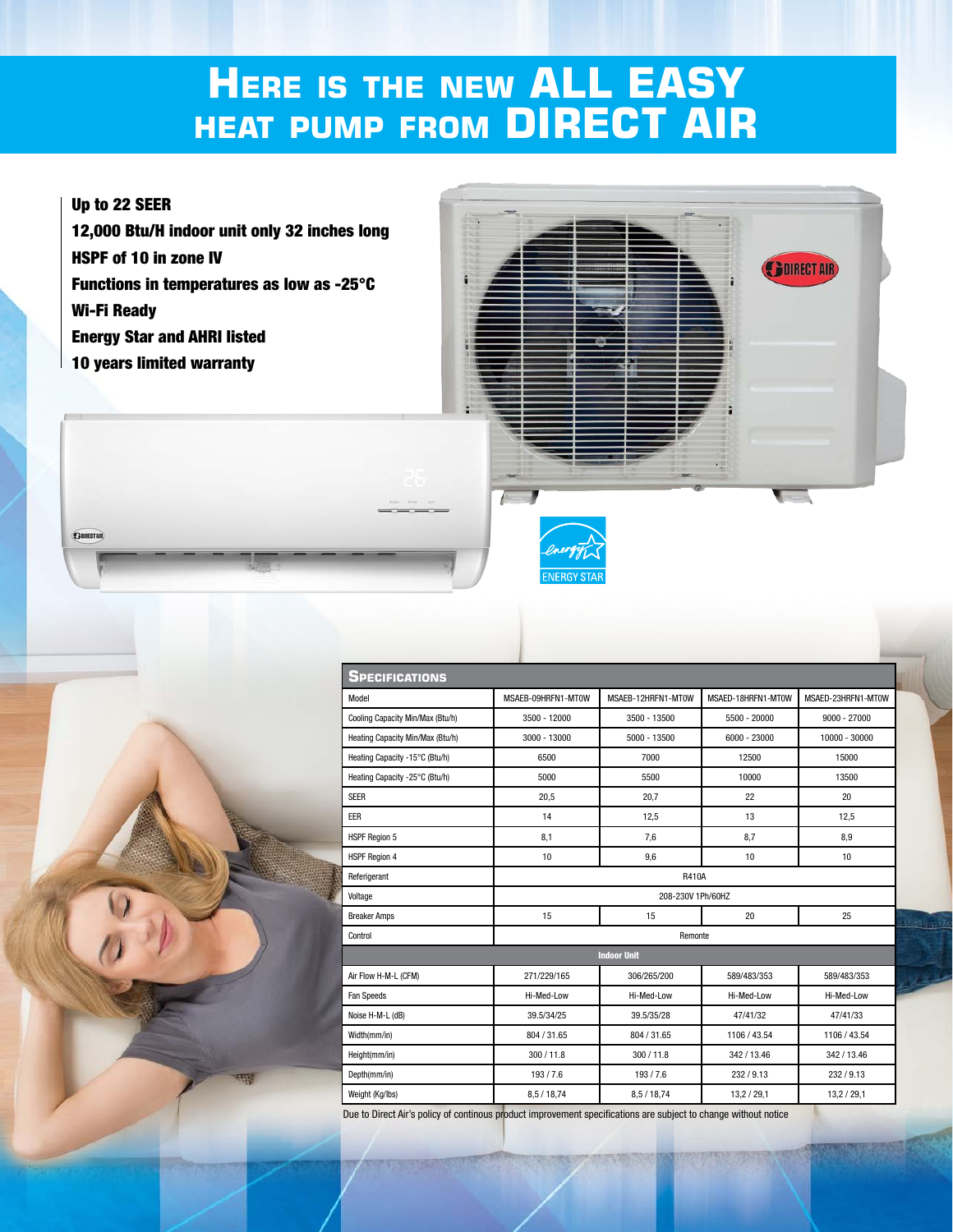### **Each DIRECT AIR mini-split heat pump system comes with these standard features**

**All-Easy:** Highly simplified maintenance thanks to its new unique design.

**Turbo Mode:** This function will heat or cool a room to the desired temperature more rapidly. Combines a horizontal and a vertical sweep.

**Low Ambient Kit:** The air conditioner equipped with the low ambient kit can be used even if the outdoor temperature is as low as 0°C.

**Energy saving Protection :** When the outdoor temperature reaches -35°C, the unit will turn off by itself to save energy.

**Auto-restart : If the unit shuts down unexpectedly due to** power outage, it will restart with the previous function setting automatically when the power returns.

**Refrigerant Leakage Detect : Indoor unit will display** error code EC and automatically stop when refrigerant leakage is detected to protect compressor from overheating in air conditioning mode.

**Follow Me:** When in Follow Me mode, the temperature sensor built into the remote control is activated and replaces the sensor of the indoor unit. The remote control will now control the temperature in the room where it is present.

**PTC Heat Strap:** The PTC heat strap prevents the accumulation of snow and ice at the base of the outdoor unit.

**Wi-Fi:** Ready to recieve the USB device for Wi-Fi option.





- **2 Fan speed:** Chooses the fan speed in 4 steps; Auto, Low, Medium, High.
- **3 Sleep:** Adjusts the temperature and maintains it for 5 hours before shutting down.
- **4 Turbo:** Allows the fan to operate at high speed to reach the set temperature faster.
- **5 Led:** Allows to display or not the information in the display window.
- **6 Temp:** Sets the desired temperature up or down.
- **7 Silence:** The compressor operates at low frequencies and the indoor unit emits a light breeze running more silently.
- **8 Timer:** Sets the start and stop time of the HP in increments of 30 minutes.
- **9 Swing:** Adjusts the angle of the louvers to direct the air where you want it.
- **10 Follow-me:** Starts the thermostatic function in Follow-Me and displays actual temperature of room and adjusts it according to set temperature.



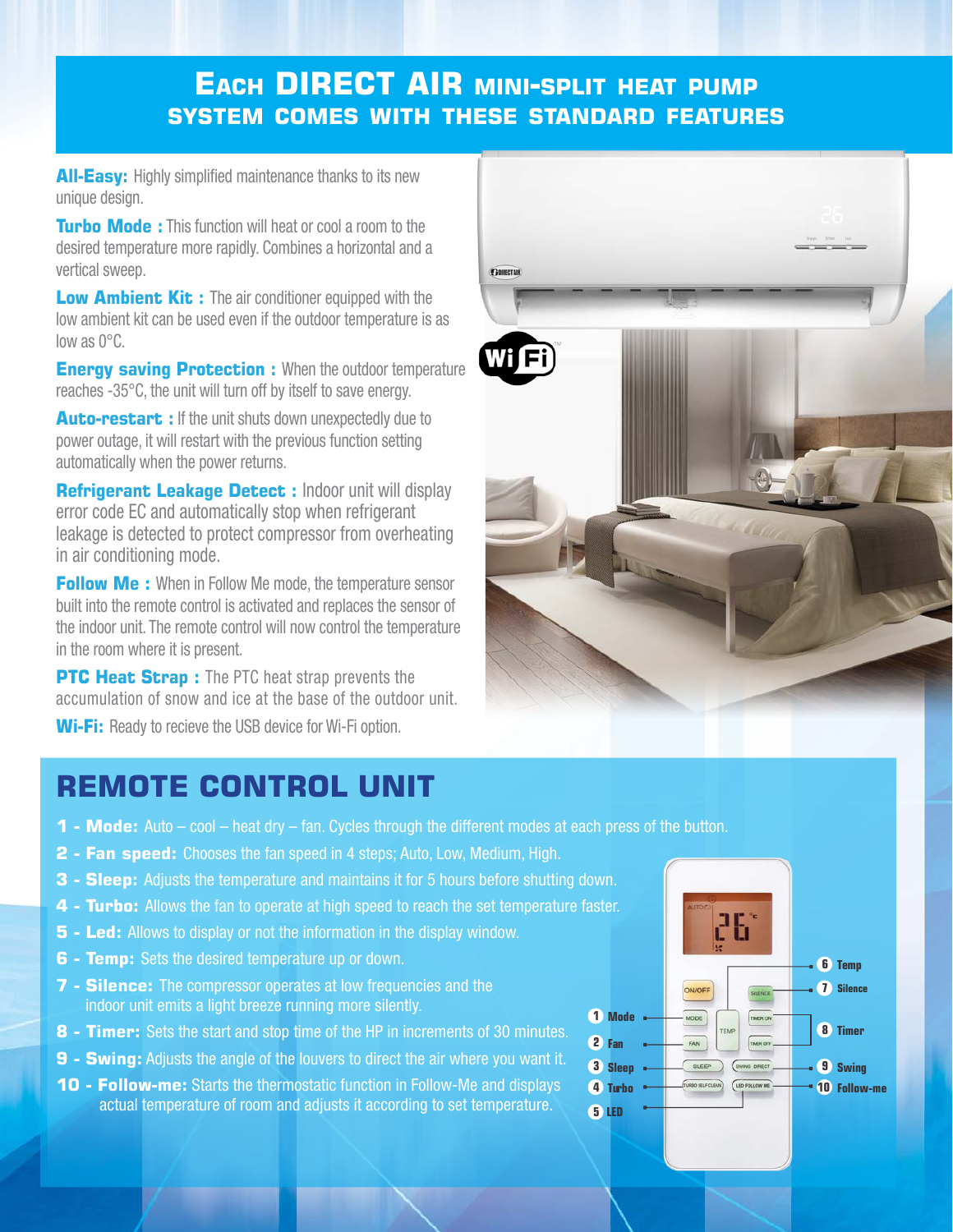### **Duct unit**





Installs in the ceiling or attic to be very discreet

Return air in back or under according to the type of installation Simple maintenance of the filter

Allows an air intake from outside without using the heating or air conditioning functions

Integrated condensate pump

Remote control and programmable wall control included Electric coil option



| <b>DUCT UNIT</b>               |           |                   |                   |  |
|--------------------------------|-----------|-------------------|-------------------|--|
| Indoor unit                    |           | CTBU-09HWFN1-M(C) | CTBU-12HWFN1-M(C) |  |
| Capacity                       |           |                   |                   |  |
| Capacity (Btu/h)               | Cooling   | 9000              | 12 000            |  |
| Capacity (Btu/h)               | Heating   | 10 000            | 12 000            |  |
| Performance                    |           |                   |                   |  |
| Air Flow (cfm)                 | Hi/Med/Lo | 335/290/240       | 370/320/260       |  |
| Noise Level (dB(A))            | Hi/Med/Lo | 39/37/33          | 40/38/33          |  |
| Dimension & Weight             |           |                   |                   |  |
| Dimensions (mm)                | W*H*D     | 700x210x635       | 700x210x635       |  |
| Dimensions (inches)            | W*H*D     | 27.56x8.27x25     | 27.56x8.27x25     |  |
| Weight (kg)                    |           | 18,1              | 18,1              |  |
| Weight (lbs)                   |           | 39,9              | 39,9              |  |
| Piping Size (inches)           | Liquid    | 1/4"              | 1/4"              |  |
| Piping Size (inches)           | Gas       | 3/8"              | 1/2"              |  |
|                                |           |                   |                   |  |
| Indoor unit                    |           | CTBU-18HWFN1-M(C) | CTBU-24HWFN1-M(C) |  |
| Capacity                       |           |                   |                   |  |
| Capacity (Btu/h)               | Cooling   | 18 000            | 24 000            |  |
| Capacity (Btu/h)               | Heating   | 18 000            | 24 000            |  |
| Performance                    |           |                   |                   |  |
| Air Flow (cfm)                 |           | 520/430/360       | 820/620/520       |  |
| Noise Level (dB(A))            |           | 36/34/30          | 50/46/45          |  |
| <b>Dimensions &amp; Weight</b> |           |                   |                   |  |
| Dimensions (mm)                | L*H*P     | 920x210x635       | 920x270x635       |  |
| Dimensions (inches)            | L*H*P     | 36.22x8.27x25     | 36.22x10.63x25    |  |
| Weight (kg)                    |           | 23                | 26                |  |
| Weight (lbs)                   |           | 50,7              | 57,32             |  |
| Piping Size (inches)           | Liquid    | 1/4"              | 3/8"              |  |
| Piping Size (inches)           | Gas       | 1/2"              | 5/8"              |  |



## **4-Way Cassette**

Compact design installs in a ceiling using hooks located in corners

Built-in electric control E-Box allows easy installation and maintenance simply by opening the return air grid

Elegant panel distributes air at 360° to maximize comfort

Allows air intake from outside without using the heating or air conditioning functions

Integrated condensate pump

Remote control and wall control included

Two round ducts can be installed to reach other rooms

| $-200$<br><b>4-WAY CASSETTE</b> |           |                    |                    |                    |                   |  |
|---------------------------------|-----------|--------------------|--------------------|--------------------|-------------------|--|
| Indoor unit                     |           | CCA3U-09HRFN1-M(C) | CCA3U-12HRFN1-M(C) | CCA3U-18HRFN1-M(C) | MCDU-24HRFN1-M(C) |  |
| Capacity                        |           |                    |                    |                    |                   |  |
| Capacity (Btu/h)                | Coolina   | 9 000              | 12 000             | 18 000             | 24 000            |  |
| Capacity (Btu/h)                | Heating   | 9 000              | 12 000             | 18 000             | 24 000            |  |
| Performance                     |           |                    |                    |                    |                   |  |
| Air Flow (cfm)                  |           | 353/306/271        | 338288/248         | 562/485/439        | 820/740/590       |  |
| Noise Level (dB(A))             | Hi/Med/Lo | 41/39/37           | 41/38/35           | 46/43/41           | 51/47/43          |  |
| <b>Dimensions &amp; Weight</b>  |           |                    |                    |                    |                   |  |
| Dimensions (mm)                 | $W^*H^*D$ | 570x260x570        | 570x260x570        | 570x260x570        | 840x205x840       |  |
| Dimensions (inches)             | inch      | 22.44x10.24x22.44  | 22.44x10.24x22.44  | 22.44x10.24x22.44  | 33.07x8.07x33.07  |  |
| Weight (kg)                     |           | 16                 | 16                 | 18                 | 21                |  |
| Weight (lbs)                    |           | 35.27              | 35.27              | 39.68              | 46.3              |  |
| Dimensions (mm)(Panel)          | $W^*H^*D$ | 647x647x50         | 647x647x50         | 647x647x50         | 950x950x55        |  |
| Dimensions (inches)(Panel)      | inch      | 25.47x25.47x1.97   | 25.47x25.47x1.97   | 25.47x25.47x1.97   | 37.4x37.4x2.17    |  |
| Piping Size (inches)            | Liquid    | 1/4"               | 1/4"               | 1/4"               | 3/8"              |  |
| Piping Size (inches)            | Gas       | 3/8"               | 1/2"               | 1/2"               | 5/8"              |  |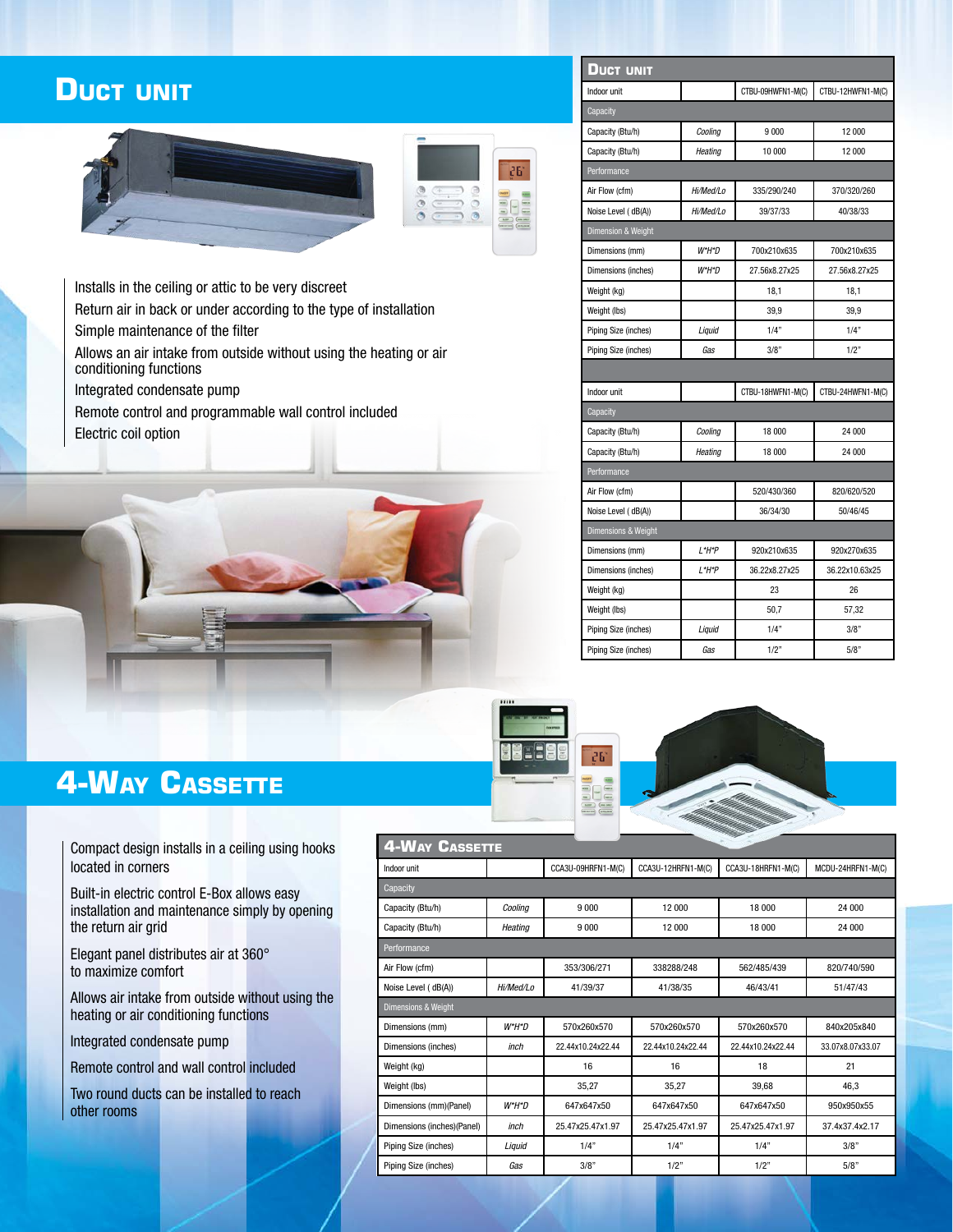## **Console**

Modern design with simple lines that harmonize with your environment

Ultra quiet 3-speed DC fan motor, energy-efficient

Wide angle air diffusion.

**IN** 

| <b>CONSOLE</b>       |           |                   |                   |  |  |
|----------------------|-----------|-------------------|-------------------|--|--|
| Indoor unit          |           | CFAU-09HRFN1-M(C) | CFAU-12HRFN1-M(C) |  |  |
| Capacity             |           |                   |                   |  |  |
| Capacity (Btu/h)     | Cooling   | 9 0 0 0           | 12 000            |  |  |
| Capacity (Btu/h)     | Heating   | 10 000            | 12 000            |  |  |
| Performance          |           |                   |                   |  |  |
| Air Flow (cfm)       |           | 374/342/289       | 365/318/248       |  |  |
| Noise Level (dB(A))  | Hi/Med/Lo | 45/41/35          | 45/41/35          |  |  |
| Dimension & Weight   |           |                   |                   |  |  |
| Dimensions (mm)      | $W^*H^*D$ | 700x210x600       | 700x210x600       |  |  |
| Dimensions (inches)  | inch      | 27.56x8.27x23.62  | 27.56x8.27x23.62  |  |  |
| Weight (kg)          |           | 14,7              | 14,7              |  |  |
| Weight (lbs)         |           | 32,41             | 32,41             |  |  |
| Piping Size (inches) | Liquid    | 1/4"              | 1/4"              |  |  |
| Piping Size (inches) | Gas       | 3/8"              | 1/2"              |  |  |